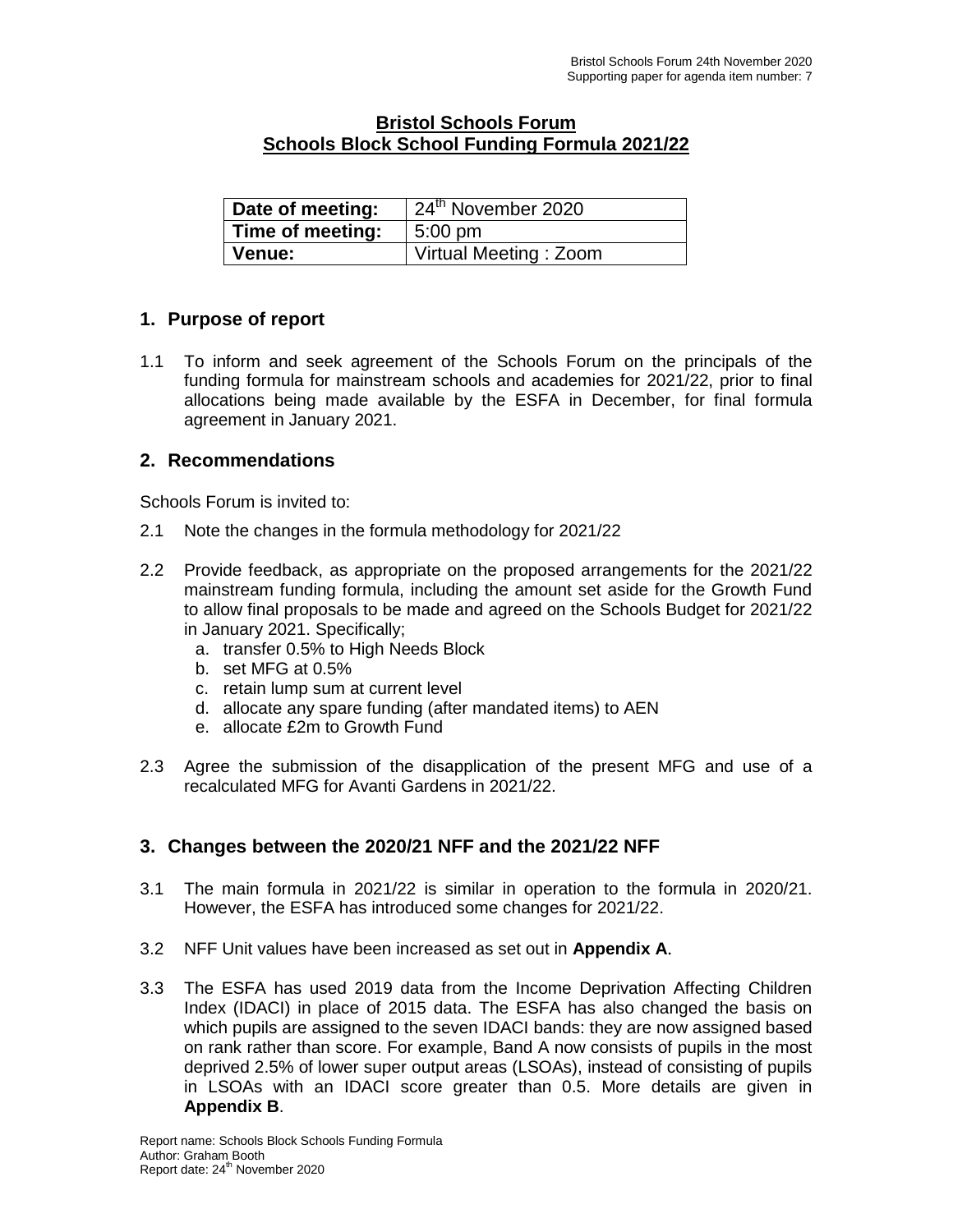- 3.4 From 2021/22, funding previously received through the Teachers' Pay Grant (TPG) and Teachers' Pension Employer Contribution Grants (TPECG) to mainstream schools for pupils from reception to year 11 will be allocated through the schools block NFF by adding to the baseline, by increasing the basic per pupil funding and by increasing the minimum per pupil funding.
- 3.5 The LA-level protection has not been continued after being introduced in 2020/21

### **4. Funding available**

4.1 Provisional allocations announced in July 2020 are set out in the table below, and are based upon the October 2019 school census data. Schools Forum is cautioned to note that final allocations will be different, being based upon the October 2020 school census data.

This indicates that the funding for Schools Block in 2021/22 is provisionally to be £278.76m plus an as yet unannounced allowance for Growth. **Table 1** sets out how this funding is composed.

|                                                                                                                                     | Unit of | 2020/21          | £ total      |
|-------------------------------------------------------------------------------------------------------------------------------------|---------|------------------|--------------|
|                                                                                                                                     | funding | pupil<br>numbers |              |
|                                                                                                                                     |         |                  |              |
| Primary                                                                                                                             | £4,616  | 36,151           | £166,884,146 |
| Secondary                                                                                                                           | £6,001  | 19,181           | £115,101,375 |
|                                                                                                                                     |         |                  |              |
| Actual 2021-22 funding through the<br>premises factors                                                                              |         |                  | £9,753,070   |
|                                                                                                                                     |         |                  | Not yet      |
| Growth funding element                                                                                                              |         |                  | announced    |
| Provisional NFF 2021-22 schools block<br>funding (excluding funding through the<br>growth factor                                    |         |                  | £291,738,591 |
|                                                                                                                                     |         |                  |              |
| <b>Element of Schools Block relating to</b><br><b>Teachers Pay Grant and Teachers</b><br><b>Employer Contribution Pension Grant</b> |         |                  |              |
| Primary                                                                                                                             | £179.88 | 36,151           | £6,502,842   |
|                                                                                                                                     |         |                  |              |
| Secondary                                                                                                                           | £264.78 | 19,181           | £5,078,745   |
| <b>Total</b>                                                                                                                        |         |                  | £11,581,587  |
|                                                                                                                                     |         |                  |              |
| Provisional allocation (excl. growth)                                                                                               |         |                  | £291,738,591 |

## **Table 1: Initial indicative Schools Block Budget 2021/22**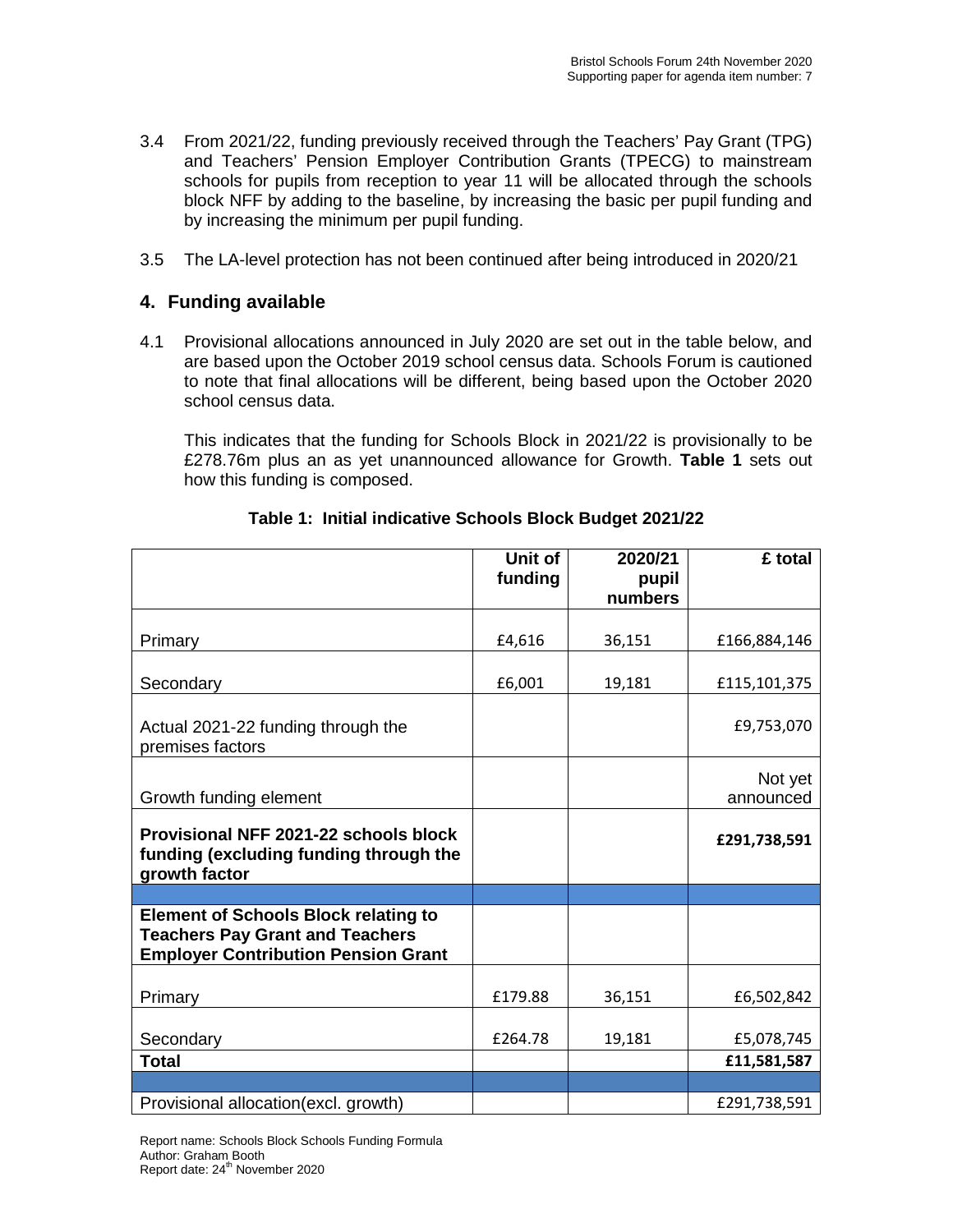| Less Provisional element related to TPG &<br><b>TECPG</b> | f(11,581,587) |
|-----------------------------------------------------------|---------------|
| Schools Block sub-total to calculate<br>transfer          | £280,157,004  |
| Less 0.5% transfer to High Needs (if<br>enacted)          | f(1,400,785)  |
| <b>Balance remaining in Schools Block for</b><br>formula  | £278,756,219  |

# **5. Funding formula**

- 5.1 The DfE continues to base the calculations for each authority on a soft National Funding Formula (ie the NFF is calculated on a per pupil, per school basis, but this determines how much the Local Authority gets, not how much each individual school is entitled to – a local formula for distributing DSG still prevails).
- 5.2 A number of changes have been made to the Schools Block Funding Formula for 2021/22, these are the key points that impact most on BCC;
- 5.3 **Minimum per pupil funding levels.** Minimum funding levels per pupil are set as part of the NFF, for 2021/22 these will be £4,180 for primary schools and £5,215 for KS3 and £5,715 for KS4 in secondary schools (the calculation includes the lump sum but excludes other premises factors). This averages at £5,415 across secondary phases.
- 5.4 This minimum per-pupil funding was introduced as a mandatory factor in the local formula for the first time in 2020/21, and now it has been raised in value for 2021/22. There are currently 41 primary schools and 8 secondary schools in Bristol that are funded below these levels (bearing in mind current per pupil funding doesn't include the pay and pension elements).
- 5.5 It should be noted that these increased minimum per pupil funding levels include the allocations for the Teachers Pay Grant and Teachers Employer Contributions Pensions Grant. See 5.9 for detail on this element of the increase.
- 5.6 **Positive Minimum Funding Guarantees (MFG).** For 2021/22 funding formula the MFG can be set within the range +0.5% and +2.0%.
- 5.7 For the 2020/21 funding formula, the MFG had to be set within the range of +0.5% to +1.84%. An MFG of +0.5% was agreed and applied, as both the LA and Schools Forum recognises the effect the MFG has in protecting funding that is no longer due to schools, for reasons of changing pupil characteristics.
- 5.8 For 2021/22 the LA is proposing setting at the minimum allowable again, at +0.5% for the same reasons as last year, and in line with discussions at School Forum,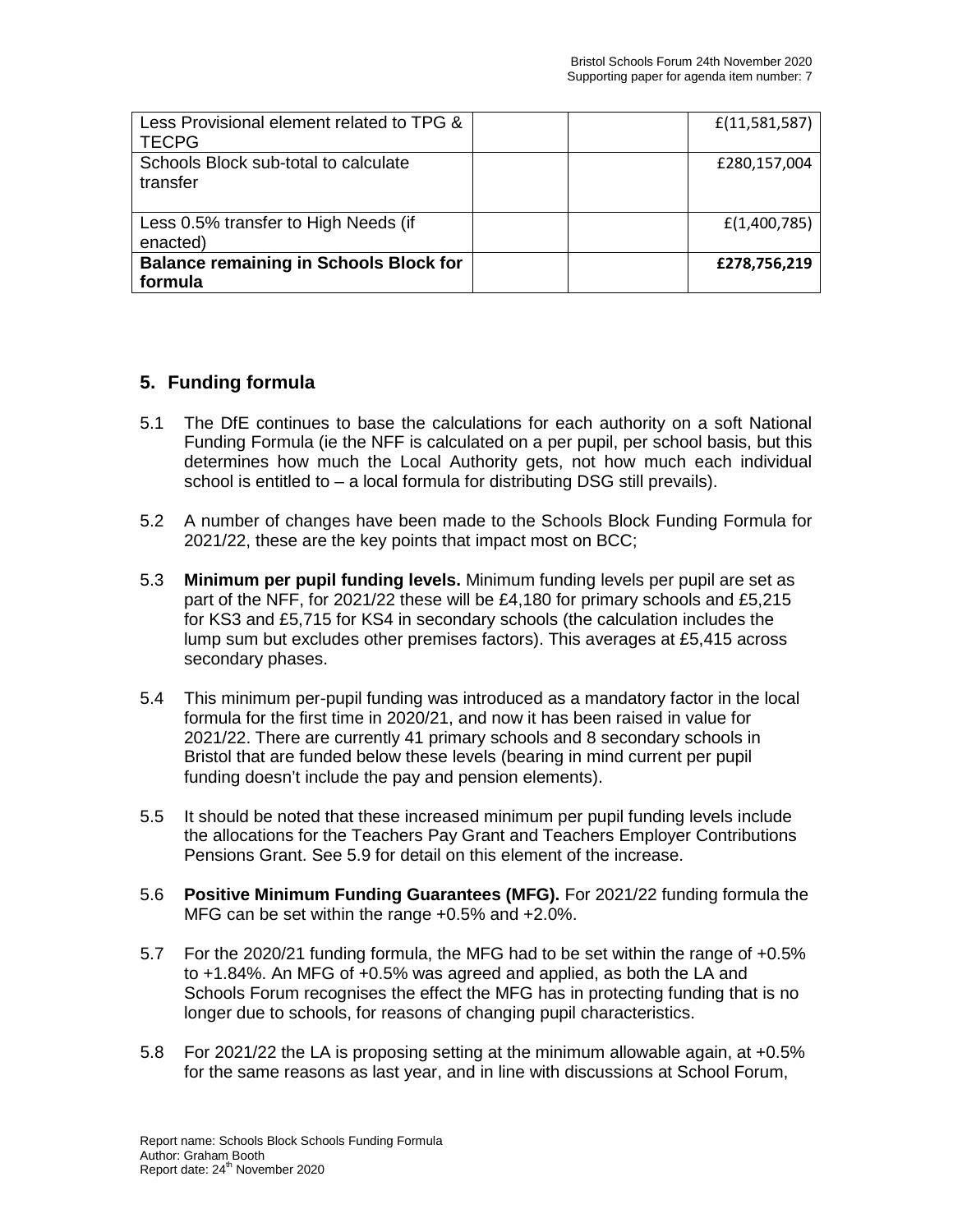the sub-group and in line with the consultation results (**the consultation is discussed at 6.46 and full consultation results are shown in Appendix C**) .

- 5.9 **Introduction of the Teacher Pay and Teacher Employer Contribution Pensions Grants into the formula.**.: From 2021/22 the previously separate Teacher Pay Grant and Teacher Pension Employer Contribution Grant funding streams are being incorporated into the mainstream school funding formula.
- 5.10 The ESFA is achieving this through two means:
	- a. Adding the per pupil amounts onto the age-weighted pupil (AWPU)
	- b. Adding the same per pupil amounts to the minimum per pupil funding levels (MPPLs)
	- c. Adding an amount representing the funding schools receive through the grants and supplementary fund into the baselines
- 5.11 The amounts for these items per pupil are:

|           | <b>TPG</b> | <b>TPECG</b> | Total |
|-----------|------------|--------------|-------|
| Primary   | 47         | 133          | 180   |
| Secondary | 69         | 196          | 265   |

- 5.12 LAs looking to make block transfers out of Schools Block must calculate the transfer value after deducting the TPG and TPECG funding element from the Schools Block allocation
- 5.13 **Growth Funding**. The DfE continues to struggle to develop a fair and sustainable way of including sufficient resource in the formula to take account of growing pupil numbers. Previously they have used historic spend as the basis, but this did not help authorities with new, rapid growth. For 2021/22, the DfE are continuing with the formulaic basis for distributing growth funding, based on population changes in medium super-output areas, that was introduced for 2019/20. The allocation for 2021/22 will not be known until it is announced, which is expected during December 2020.
- 5.14 Growth funding is discussed in greater depth later in the paper, however as in previous years it is expected that the final allocation into Schools Block to be similar to the anticipated commitment.
- 5.15 **Movements between blocks.** The government's announcement of more funding into schools will raise expectations that the additional funding will be passed on to them, and indeed a number of the changes to the formula for 2021/22 enforce this. However LAs retain much discretion over where and the amount passed on.
- 5.16 As in previous years, the position of the High Needs budget remains of concern. Whilst additional funding has been made available for the High Needs block directly, in 2020/21 we transferred 0.5% of the Schools Block (£1.3m) to assist with the High Needs Transformation programme. For 2021/22 the LA has scope to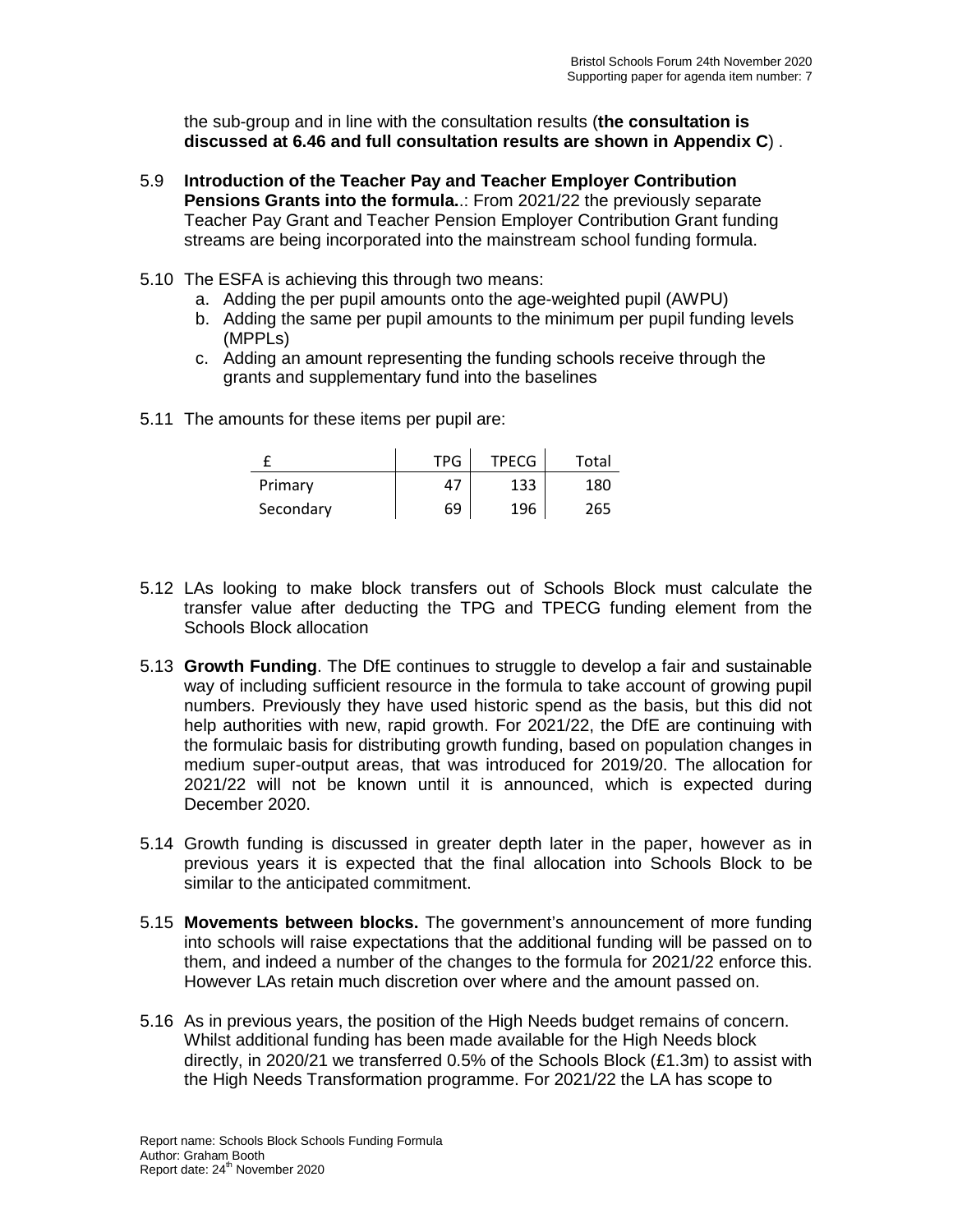again seek permission to transfer up to 0.5% of the Schools Block (up to an estimated £1.4m) into the High Needs Block.

- 5.17 The Authority continues to explore all options in closing the High Needs funding gap, and this includes considering the transfer of funding from Schools Block. Transfers between blocks is discussed elsewhere in this document, however for the purposes of this paper the maximum transfer that can be locally agreed has been modelled, based on current funding announcements, alongside the results with no transfer.
- 5.18 **Use of IDACI 2019 data**. As mentioned in the section above, the ESFA has updated the formula to use the 2019 IDACI data set.
- 5.19 IDACI is a relative measure of Income Deprivation. The new data set suggests a relative reduction in deprivation in Bristol's LSOAs when compared to the rest of England.
- 5.20 The effect of the updated data set is most apparent when compared to the 2015 data set. **The tables in Appendix D** compare the APT results from the two data sets, using the 2019 school census data and the 2020/21 funding formula values in both instances, and show a reduction in targeted IDACI funding of £1.2m.
- 5.21 Schools Forum is reminded that the actual effect of the change will depend on the 2020 school census data, however Forum may wish to consider this effect of the update when considering where to target any unallocated funding, once commitments such as the minimum per pupil funding and the minimum funding guarantees have been met.

## **6. Funding formula proposals**

- 6.1 **Block transfer of up to 0.5% to High Needs:** The LA seeks School Forum views on whether a transfer of up to 0.5% of the available Schools Block to High Needs would be supported.
- 6.2 The LA is aware of School Forum's previously expressed concerns around transfers supporting general High Needs activities and so, just as with the transfer last year, any funds transferred would be used to support the continuing High Needs transformation programme. This amount would be ring-fenced for this purpose and there will be clear and transparent reporting to Schools Forum on the use of this money. The prime focus of the continuation of the Transformation Programme will need to be in addressing the deficit in the High Needs Block.
- 6.3 A block transfer was one of the areas consulted upon, with 19 of the 25 responding schools supporting a transfer of up to 0.5%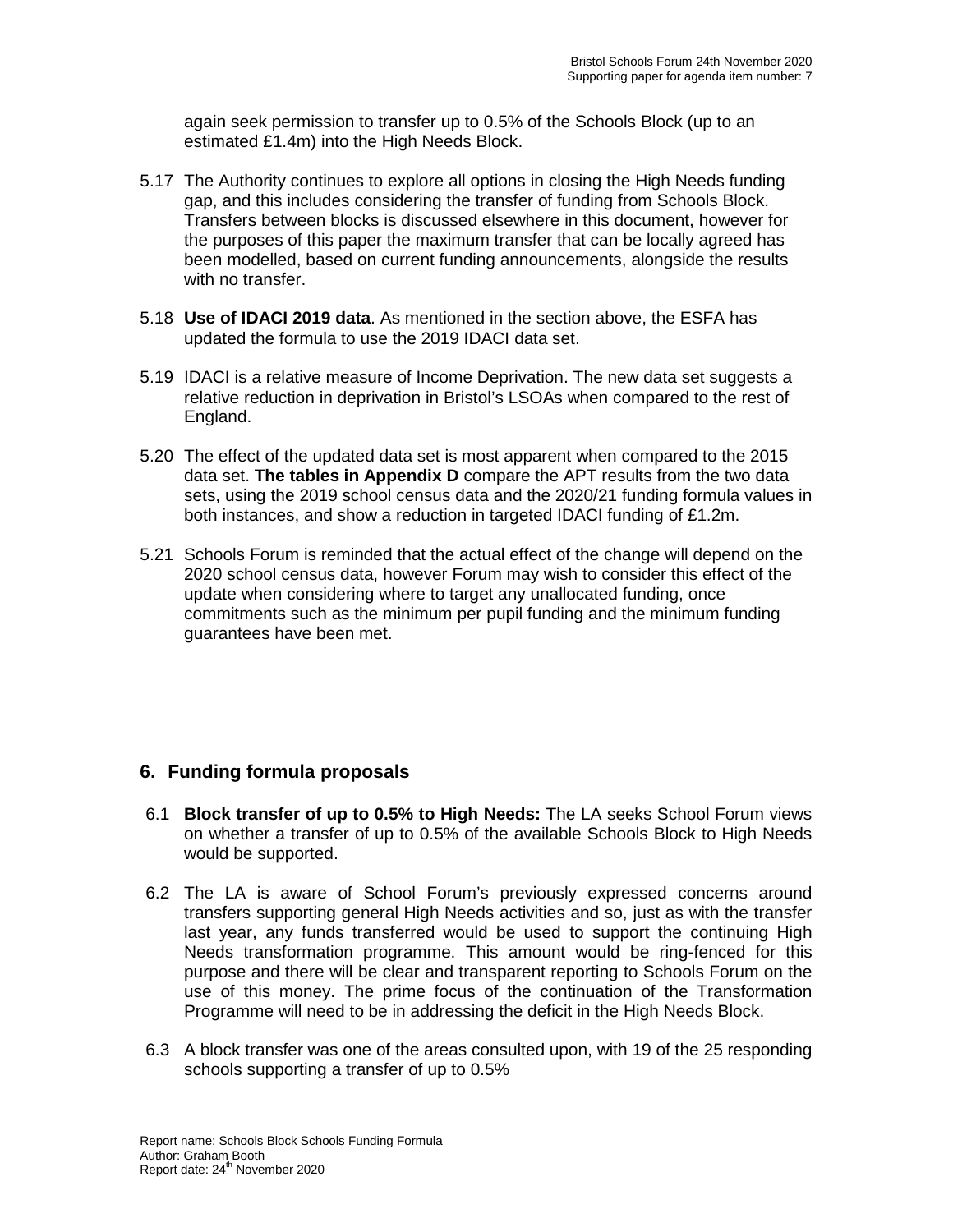- 6.4 Comments were received both in support of any transfer, and opposed to any transfer:
	- *a. Ensure the funds are clearly utilised to support with the transformation programme and other priorities to support HN pupils*
	- *b. How and where is it reported how this funding is used in more detail? It would be good to have some feedback on this Eg how much the work to provide additional SEND places is costing?*
	- *c. It is useful to know how the transfer will be used – at the consultation briefing it was mentioned that this would be ringfenced to fund the Educational Transformation programme. Is all of the funding transferred ringfenced for this programme or is some of it used for Top Up/AP?*
	- *d. We do not receive enough funding for children in high needs. The transfer does not appear to help our school.*
	- *e. This request is similar to one made 12 months ago and clearly indicates that BCC still hasn't got full control over its High Needs funding. This is another "short term" response to a long term failure to manage High Needs funding effectively. This will not be an option in the future at the point when a "Hard" formula is introduced. Therefore, we need a very clear strategy in place to bring the High Needs budget into balance in the long term without drawing from the Schools Block indefinitely. It is important that the High Needs budget is sustainable moving forward without constantly raiding the Schools Block*  funding. The Local Authority needs to be aware of the possible implications of *the funding unknowns hitting schools, such as unfunded additional COVID expenditure and future pay increases. It is therefore important to maximise the impact of any potential funding increases to provide schools with long term security.*
	- *f. If/when NFF is introduced this will not be allowed and High Needs is going to need to become self-sufficient. Whilst we acknowledge this may reduce our top-up funding it will increase our per pupil funding and allow us to manage the money ourselves and direct it as we see appropriate.*
- 6.5 **Minimum Funding Guarantee:** One of the changes for 2021/22 is that the range within which LAs have local discretion to set the MFG has moved.
- 6.6 For 2021/22 LAs can set the MFG within the range +0.5% to +2.0%. The LA has previously discussed this with Schools Forum and worked with the finance subgroup, where the prevailing view has been that the MFG should be set at the lowest allowed value in order to avoid overly protecting schools with reducing AEN characteristics, and also to maximise any available funding remaining after dominating formula commitments to target areas of local priority.
- 6.7 The consultation with schools also sought their views on the level of MFG for 2021/22 and the unanimous view of all 25 respondents was to support the MFG being set at +0.5%.
- 6.8 Comments received stated:
	- *a. The school think that a hard funding formula is more fair for everyone, this proposed funding guarantee really helped us last year.*
	- *b. Obviously we would like more, but we understand the budget constraints BCC are operating within.*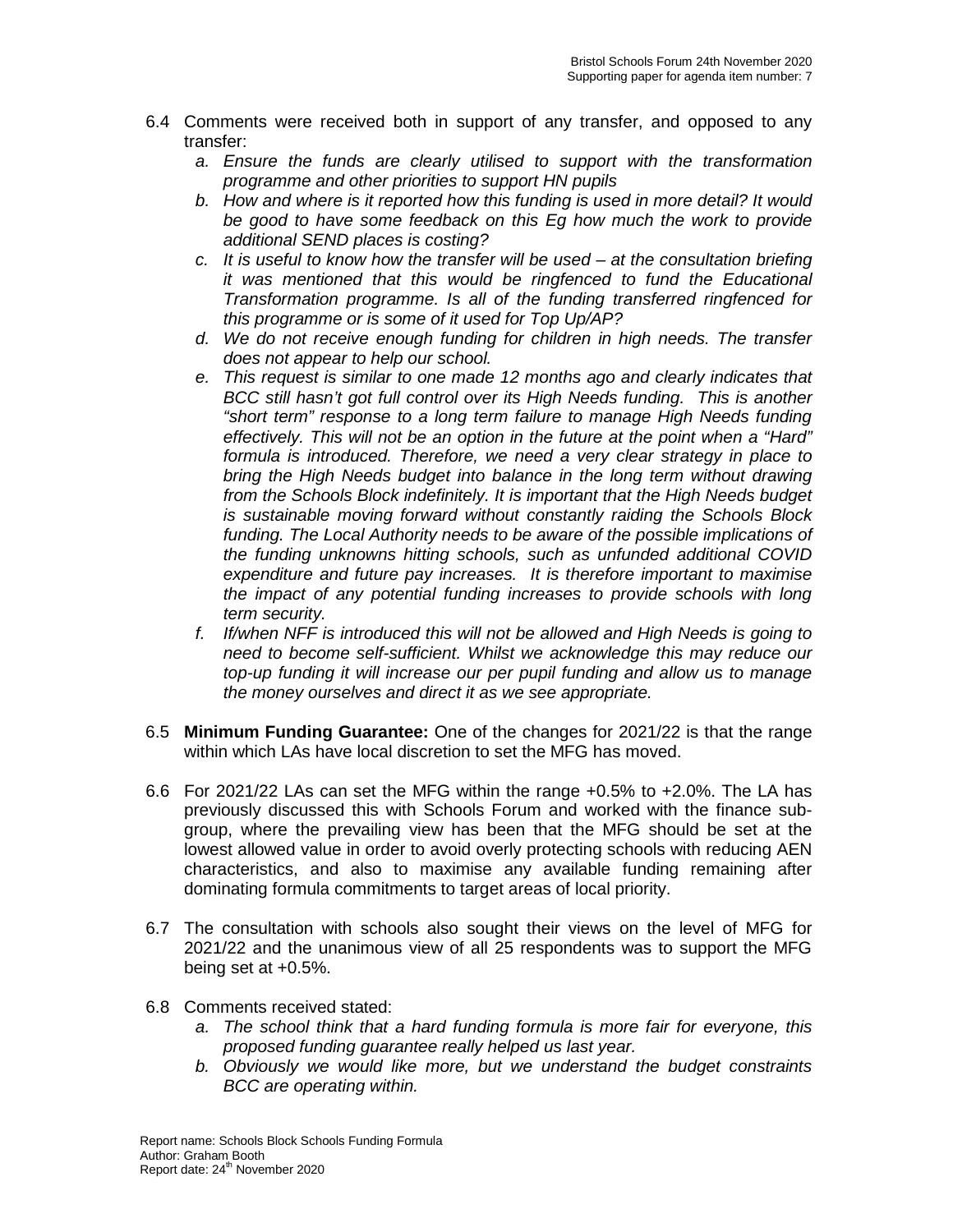- 6.9 Given the consensus of opinion and previous practice, the LA once again proposes to set the MFG at the lowest allowable value of +0.5% for 2021/22.
- 6.10 **Lump Sum for 2021/22**: When setting the 2020/21 funding formula, the LA and Schools Forum discussed whether to move towards the lower NFF funding values for the lump sum or retain the higher local value. In the final consideration the LA proposed and School Forum supported retaining the higher local level, primarily to support smaller schools and primary schools who disproportionately benefit from the lump sum formula factor.
- 6.11 For the 2021/22 formula, the ESFA has raised the value of the NFF lump sum to £117,800 for both Primary and Secondary – so is now much closer to the LA's value of £125,000 for Primary and Secondary schools.
- 6.12 The funding formula allows a separate lump sum value at primary and at secondary, and so opinion is requested as to whether the local level of £125,000 should be retained again for primary, secondary, both or neither, or if either sector should have a different lump sum value.
- 6.13 There are 106 primary schools in Bristol and 22 secondary/all through schools. The table below shows the difference in cost to the formula of funding each at these levels.

|           |                | £          | £          |                   |
|-----------|----------------|------------|------------|-------------------|
|           | <b>Schools</b> | 125,000    | 117,800    | <b>Difference</b> |
| Primary   | 106            | 13,250,000 | 12,486,800 | 763,200           |
| Secondary | 22             | 2,750,000  | 2,591,600  | 158,400           |
|           | 128            | 16,000,000 | 15,078,400 | 921,600           |

- 6.14 As the table demonstrates, funding all schools at the lower level will reduce the cost of the lump sum factor by £0.92m. Reducing secondary only will reduce by £0.16m and the reduction for primary is £0.76m.
- 6.15 Forum is reminded that lump sum funding is not protected by the MFG, and the LA is obliged to allocate the Schools Block in full. Therefore any reduction in the lump sum factor will result in more funding being applied to the other factors in the formula.
- 6.16 The question of supporting the lump sum was put to schools participating in the consultation. Schools were given a choice from six options, three of which options involved preserving the lump sum at the existing value. 25 schools answered the question, with 24 of them opting to preserve the lump sum, and one school preferring not to preserve the lump sum.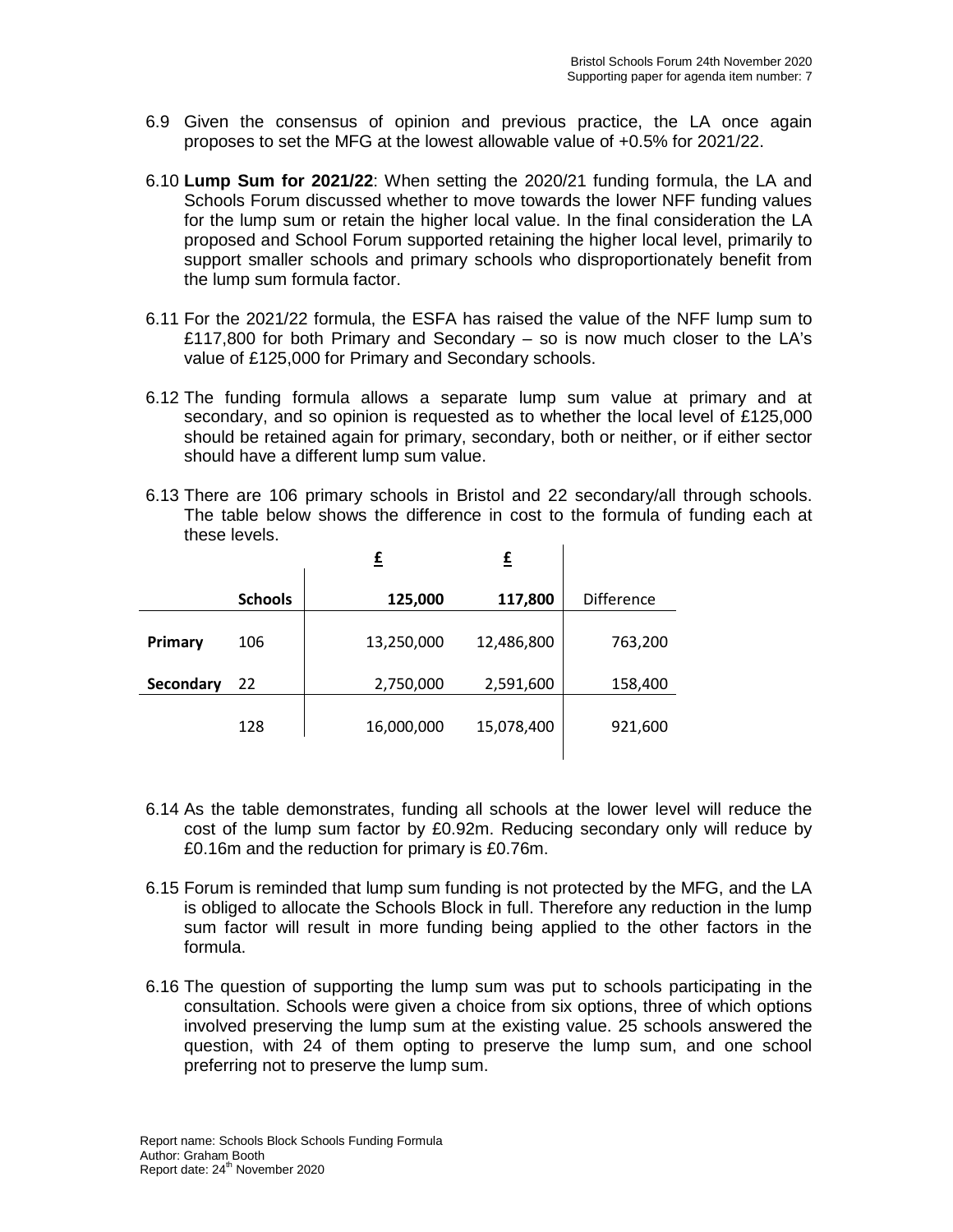- 6.17 **Remaining formula funding:** Once mandated formula commitments such as the minimum per pupil funding, minimum funding guarantee, lump sum and premises factors, growth fund and any falling rolls fund allocations have been met, the LA seeks the views of School Forum as to how to apply any remaining available funding remaining within the Schools Block.
- 6.18 In previous years any remaining funding has been targeted at the Additional Educational Needs (AEN) factors: Deprivation, EAL and Prior Attainment.
- 6.19 Forum is being asked whether it will continue to support targeting the AEN factors, or if the AWPU should be prioritised, or any other component of the funding formula.
- 6.20 In its deliberations, Forum may wish to consider the effect of the new IDACI dataset too, which has seen Bristol's LSOAs reduce in relatively to the rest of England, and so will now attract less funding based on current unit values.
- 6.21 The question as to whether the AWPU or the AEN should be targeted by any remaining available funding was put to schools in the consultation. Schools were free to choose from six options, in various combinations of the AWPU, the AEN and the lump sum. 25 schools answered this question, with 19 opting to support the AEN and not the AWPU, 4 schools opted to support the AWPU and not the AEN, whilst two schools wanted to support both the AWPU and the AEN with any remaining funding.
- 6.22 **Preference to target any particular sector in the unit funding**: Forum will have noticed that the school funding formula uses differing unit values for factors for primary and secondary schools. This has been a feature of the funding formula since its inception and remains a feature of both the LA local formula and the NFF.
- 6.23 In previous discussions Forum has noted that locally the shift towards the NFF has benefitted larger schools to a greater degree than smaller schools. Forum has also noted that primary schools are no longer seeing substantive growth in pupil numbers, and indeed some schools are experiencing a decline in roll.
- 6.24 The LA seeks Forum's views on whether the LA should target or prefer the primary unit values over the secondary unit values to any degree when allocating any remaining available formula funding.
- 6.25 This question was asked of schools responding to the consultation. Of the 25 schools that replied: seven schools wanted to see Primary targeted exclusively, ten schools wanted no distinction between sectors made, whilst eight schools suggested a third way, where 70% of any available funding be targeted to primary school unit values and 30% to secondary school unit values.
- 6.26 Comments received stated:
	- *We have considered Q6 above in a Senior Leadership Meeting and opted for 'Prioritise primary school factors'. We discussed how small primary schools such as ours cannot benefit from economies of scale in the same way that large secondary schools are able to. There has been an increase to additional costs this year due to the Covid-19 pandemic which means that primary schools may*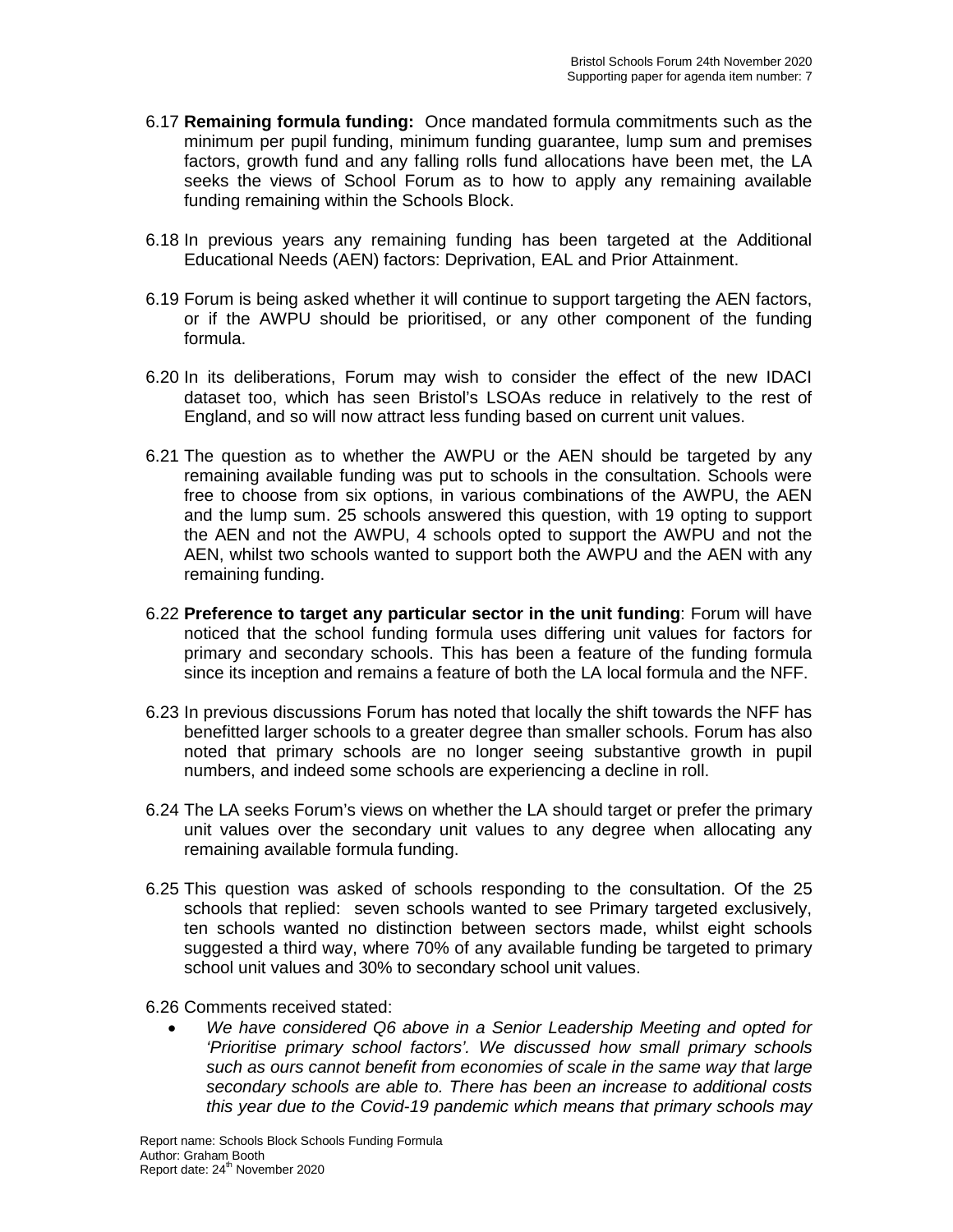*have incurred higher costs, in proportion to the size of the schools, due to remaining open for vulnerable children etc.*

- *It is important to spread any unallocated funding across all schools and not to single out any particular school sector.*
- *I found the briefing yesterday evening very helpful but would question the timing. The majority of people attending are not teachers (and even if they were would finish at 3.30pm) and therefore the meeting (especially as it was held remotely) could have happened a lot earlier. By 5.30pm the majority of school staff have finished work.*
- 6.27 **Other formula factors – premises factors**: In addition to other considerations, and in keeping with established practice, the LA is proposing to continue with:
	- Appropriate allocations for NNDR
	- Appropriate allocations for PFI
	- Retaining the current split-sites policy
- 6.28 **GROWTH FUND:** The forecast costs of growth, funded from both the Growth Fund and via the APT for "new and growing schools" are set out in **Appendix F**. This projection is based on the current policy, the expected growth in September 2020 and the current rates at which the LA supports growth.
- 6.29 This table also includes a forward projection of growth in these schools through to September 2024.
- 6.30 As reported to the finance sub-group in August, there are no new growth or Growth Fund commitments expected in Primary Schools, and all existing growth commitments are expected to end by 2022. There are no new commitments expected in Secondary Schools for 2020/21 either, however the expectation is for growth in the Secondary sector in 2021/22, particularly with the delay to Oasis Temple Quarter opening.
- 6.31 New school openings are treated as "New and Growing Schools", and funded as such via the Schools Block formula rather than as bids to the Growth Fund.
- 6.32 Whilst the projection is for no new growth commitments in existing schools for 2021/22, it should be noted that the growth in secondary schools will be moving through year groups, and some will move from KS3 to KS4, becoming proportionately more expensive to support due to the higher KS4 AWPU, over the KS3 AWPU. This will increase the cost to the Growth Fund.
- 6.33 The actual level of cost will depend on actual pupil numbers recorded in the census and on the final formula considerations in those financial years. The projections shown are at an average of the current 2020/21 funding values.
- 6.34 What is becoming clear is that existing growth pressures are shifting away from Primary Schools and into Secondary Schools. The degree at which there will need to be expansion of existing secondary schools in September 2021 and beyond is not yet certain, but the projection includes a small level of expansion of existing schools.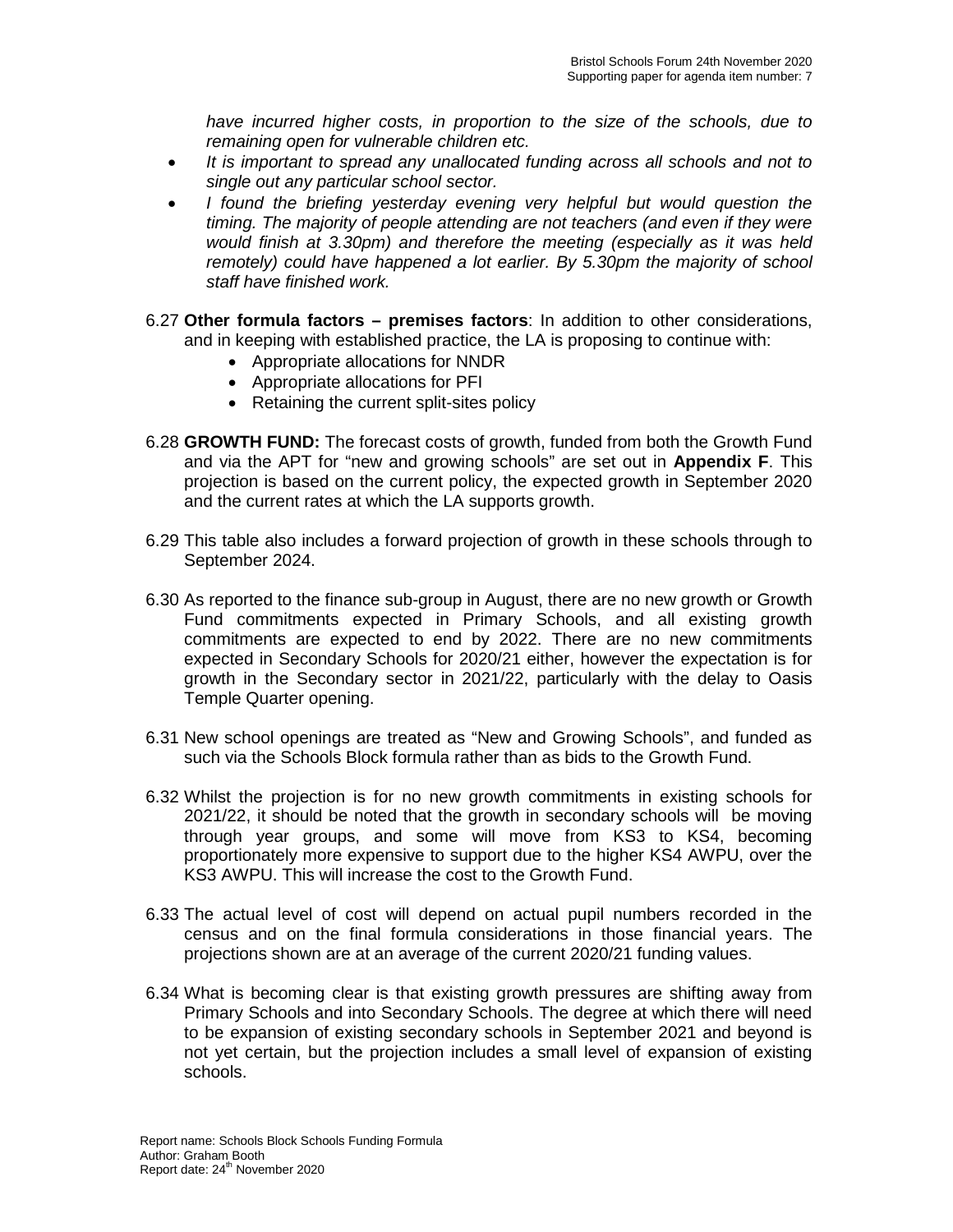- 6.35 The commitment on the Growth Fund for 2021/22 projected in the appendix at 2020 funding levels  $-$  is projected at £1.4m. The actual cost will depend on actual pupil numbers recorded in the Autumn 2021 census, the prevailing 2021/22 funding formula values, and the possible need to identify further expansions resulting from the Spring 2021 admissions round. Therefore the actual cost is likely to be higher than £1.4m, but this increase cannot be quantified at this time.
- 6.36 The LA proposed and School Forum supported establishing a Growth Fund of £2.0m for 2020/21. Whilst commitments in Primary schools is expected to reduce in 2021/22, commitments to secondary school growth will increase, so again the LA is proposing to allocate £2.0m to the Growth Fund.
- 6.37 Funding for the Growth Fund is primarily supported from the as yet unannounced Growth element of the Schools Block. The actual allocation is expected to be announced in December 2020 alongside the release of the final DSG allocations and the final school census data.
- 6.38 Allocations will be available once the ESFA releases the data on their website, and will be shown to School Forum at the January 2021 meeting, alongside presentation of the proposed final formula.
- 6.39 **FALLING ROLL FUND**: The LA may set aside some of the school block funding in order to create a small fund to support Good or Outstanding schools with falling rolls, where planning data shows the surplus places will be needed within the next three financial years.
- 6.40 BCC last operated the Falling Rolls fund in the 2016/17 financial year. At the meetings of November 2016 and January 2017, Forum received reports on the Falling Rolls fund and subsequently decided against continuation of the fund.
- 6.41 The School Forum finance sub-group revisited consideration of a Falling Rolls fund for 2020/21 at their meeting of  $16<sup>th</sup>$  July 2019. The decision was not to re-establish a Falling Rolls fund for 2020/21.
- 6.42 The wording of the current (though dormant) locally agreed criteria restricts eligibility to secondary schools. Given the current and expected pupil population in secondary schools, it is questionable whether any school would qualify for support under the current criteria. Any re-establishment of a falling rolls fund would be at the expense of funding applied through the mainstream formula, reducing the available funds to all schools. The wording of the currently dormant Falling Rolls fund is reproduced in **Appendix E**
- 6.43 At this time the LA is not proposing to reinstate the Falling Rolls fund for 2021/22.

#### 6.44 **Summary of proposals:**

- a. Note the changes made to the formula by the ESFA
- b. That the MFG be set at +0.5%
- c. The transfer of 0.5% of the Schools Block, after TPG and &TECPG consideration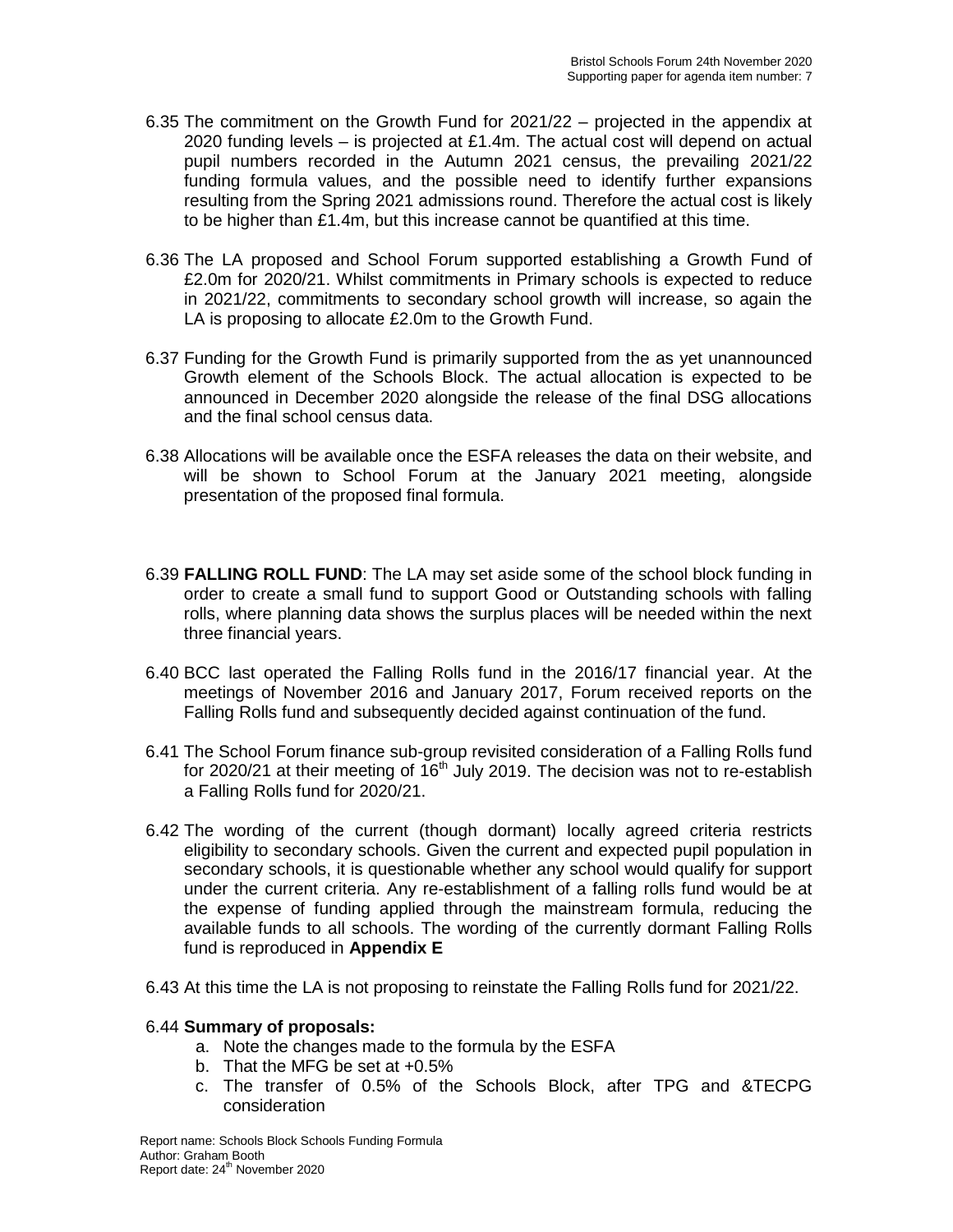- d. The lump sum be preserved at £125,000 for both Primary and Secondary
- e. That funds remaining after meeting mandated requirements be distributed to the AEN factors
- f. No bias of this distribution to either primary or secondary
- g. Premises factors (NNDR, PFI, Split Sites) are appropriately funded, consistent with previous years
- h. £2.0m be allocated to the Growth Fund
- i. No re-establishment of a Falling Rolls fund
- j. Agree to the disapplication application being made in regard of Avanti Gardens historic MFG, derived when all-through
- 6.45 The table below sets out the position of the proposals, based on the 2020-21 pupil data. Both the funding into the LA and the formula expenditure will change with the 2021-22 pupil data, as will the balance between the formula components as funding is awarded to the factors.

|                                        | £m                | £m    |
|----------------------------------------|-------------------|-------|
| Provisional Schools Block excl. Growth | 291.7             |       |
| Growth funding                         | not yet announced |       |
|                                        |                   | 291.7 |
|                                        |                   |       |
| tfr to HN Block                        | 1.4               |       |
| Minimum cost of formula                | 287.0             |       |
| -with MFG at $+0.5%$                   |                   | 288.4 |
| -lump sum is £125k for all schools     |                   |       |
| - includes allocation of TPG and TECPG |                   |       |
| - includes minimum per pupil funding   |                   |       |
| -includes premises factors             |                   |       |
| Balance remaining to support:          |                   | 3.3   |
| -difference in growth                  |                   |       |
| -AEN priorities                        |                   |       |
| -any Falling Roll fund                 |                   |       |

- 6.46 **Consultation with schools:** the LA consulted with schools on various aspects of the funding formula for 2021/22. The consultation was issued via the Head Teachers Bulletin and ran from 13th October to  $6<sup>th</sup>$  November. The LA also provided a virtual presentation and question and answer session via Zoom on  $4<sup>th</sup>$ November.
- 6.47 The consultation consisted of two main sections. The first was open to all schools and sought opinion on: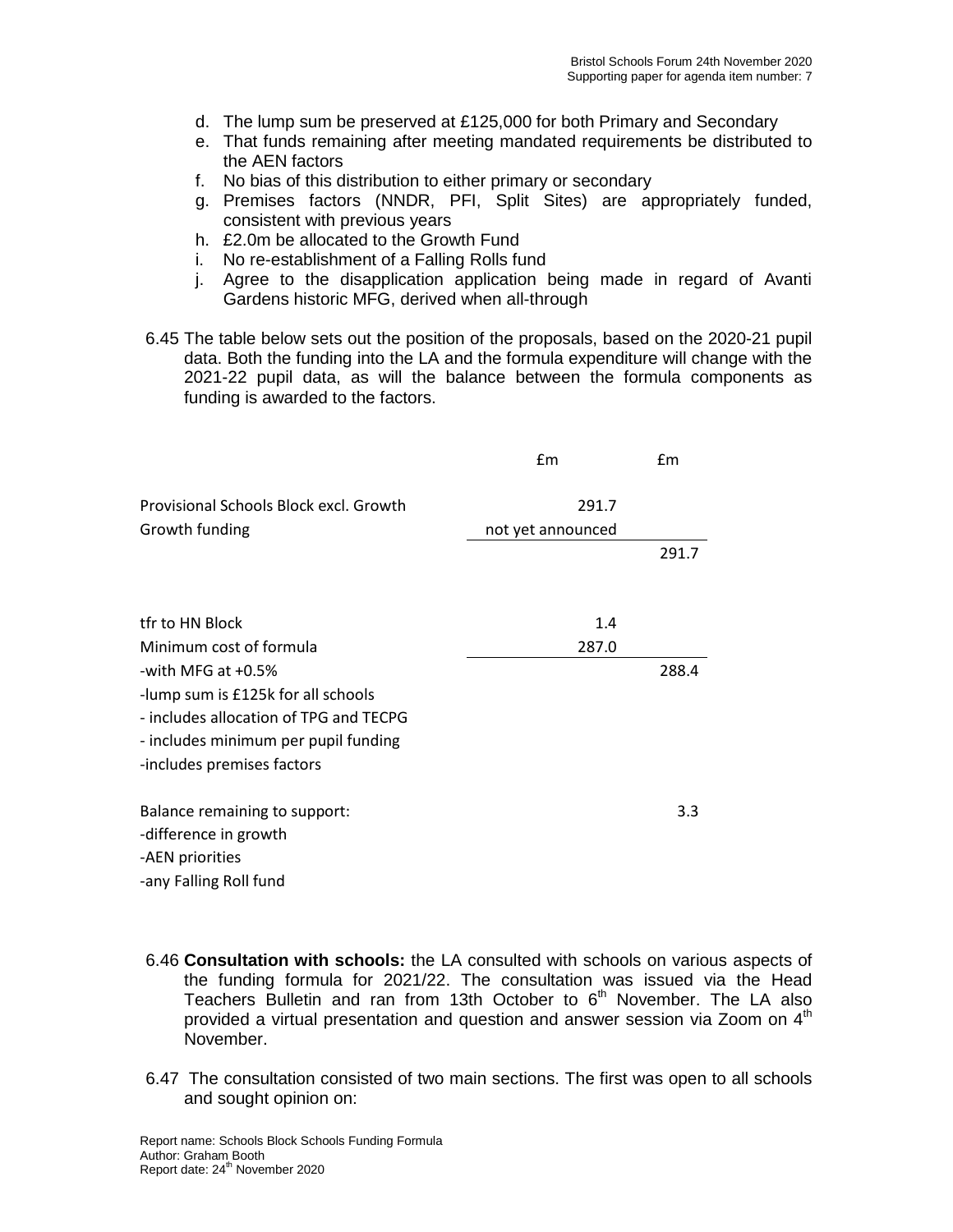- **a.** any block transfer to High Needs
- **b.** on the MFG
- **c.** on the prioritisation of any available funding after mandated commitments
- **d.** on whether primary should prioritised in the distribution of any remaining available funding
- **e.** any other comments
- 6.48 The second section was open to the maintained mainstream schools only and asked their views on the areas open to de-delegation. The results of the dedelegation section are discussed in a separate paper elsewhere on the agenda.
- 6.49 Twenty-five schools responded to the consultation:

|                    | Maintained | Academy |
|--------------------|------------|---------|
| Primary            |            | 10      |
| Secondary          | 2          | 4       |
| All-through        |            |         |
| Special            |            |         |
| <b>PRU</b>         |            |         |
| <b>Nursery</b>     |            |         |
| <b>Grand Total</b> |            | 16      |
|                    |            |         |

6.50 The summarised responses to the questions were:

|                |                                  | Yes                           | No                |
|----------------|----------------------------------|-------------------------------|-------------------|
| Q <sub>1</sub> | Agree to Block transfer          | 19                            | 6                 |
| Q2             | comments                         | Three from "Yes"              | Three from "No"   |
| Q <sub>3</sub> | Agree to MFG 0.5%                | 25                            | O                 |
| Q4             | comments                         | Two from "Yes"                | No "No" responses |
| Q <sub>5</sub> | Preferred formula option         | A=19, B=0, C=3, D=1. E=2. F=0 |                   |
| Q <sub>6</sub> | Prefer any sector? All / Primary | All = $18$ , Primary = 7      |                   |
| Q7             | comments                         | Three comments,               |                   |
|                |                                  |                               |                   |

6.51 Appendix C contains the anonymised results received.

### **7. Disapplications**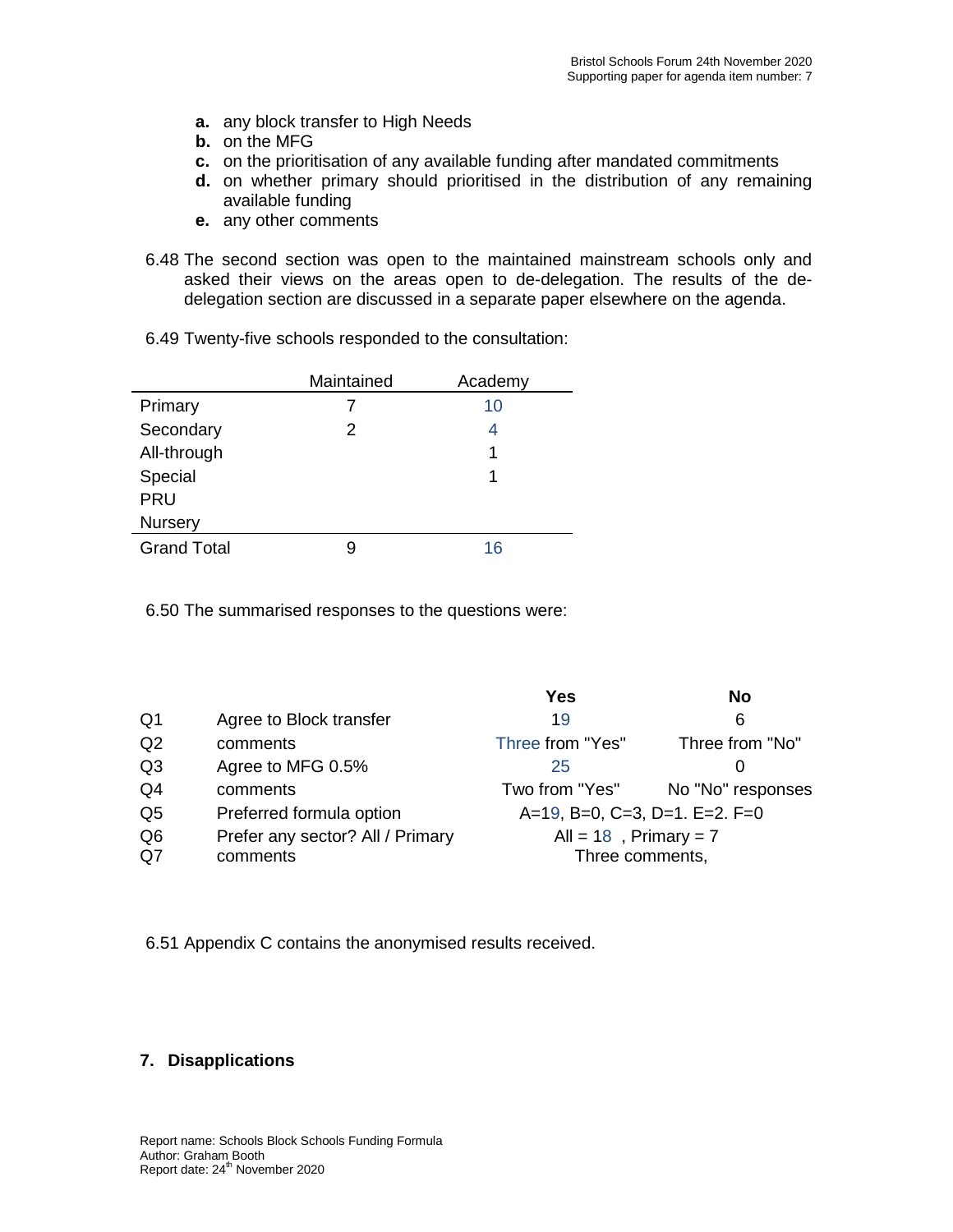- 7.1 Forum should note that we have submitted a disapplication of the MFG relating to Avanti Gardens Academy Bristol due to the change of age range (to 4-11 from 4- 16) from September 2020. This is to ensure their historic MFG derived from being all-through does not continue to apply now that they are primary age range only.
- 7.2 Forum members may remember this disapplication was originally submitted last year. The subsequent advice from the ESFA was as the school had not yet at that point changed from all-through to primary age only, an in-year adjustment would be made after the change in age range had occurred, for 2020/21, and that a disapplication request should be submitted for the 2021/22 funding year.

### **8. Future funding arrangements**

- 8.1 The DfE still intends to introduce a hard National Funding Formula however the timescale for this remains unknown. Some of the mandated changes to the formula options for 2021/22 continue the move towards a hard formula, such as increased restrictions on block transfers and minimum pupil funding levels.
- 8.2 Whilst not formally announced by the ESFA, officers from the ESFA continue to indicate that future years will see greater restrictions on block movements (and possibly prohibited entirely), and tightening of local decision making on the allocation of funding.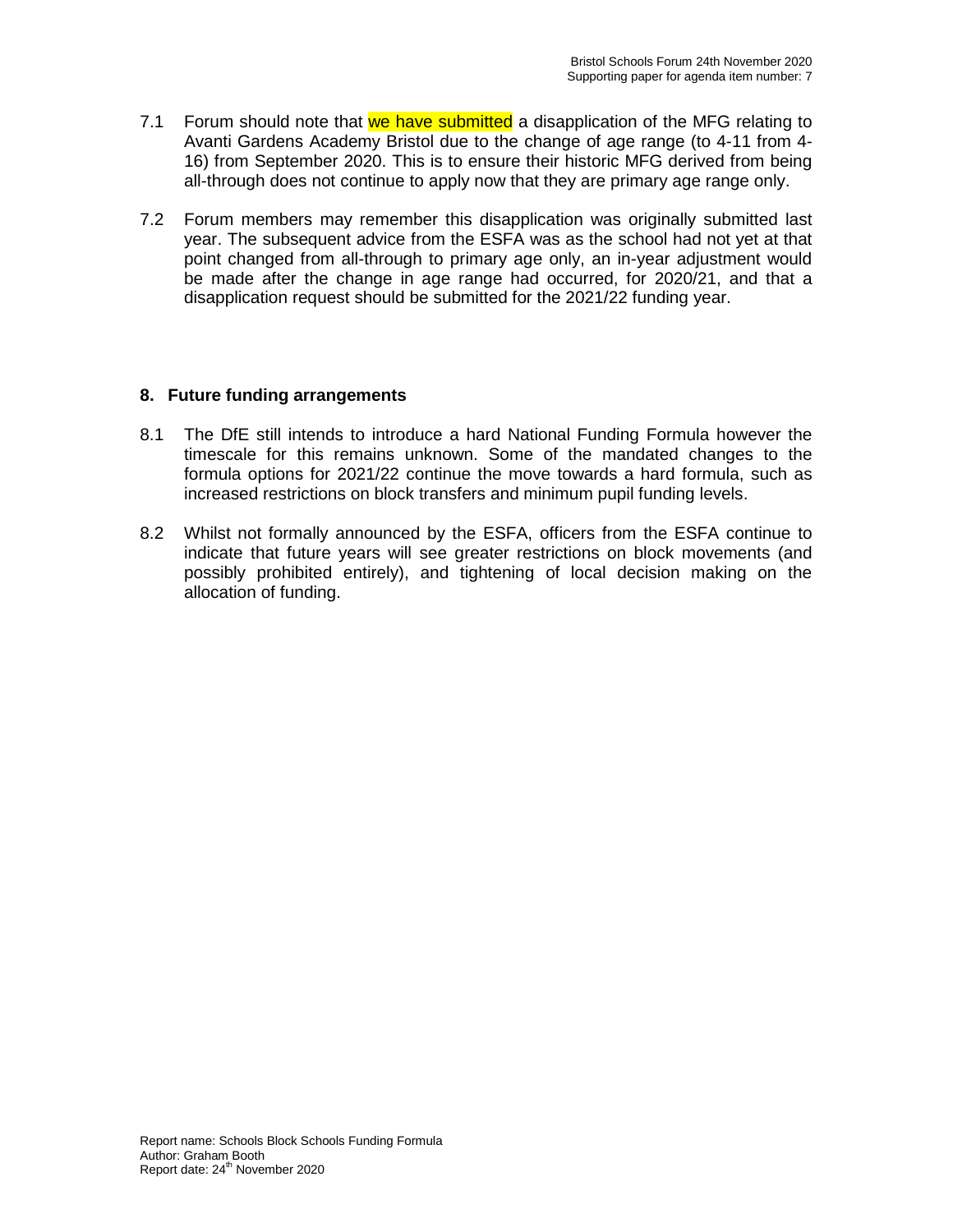### Appendix A - comparison of 2021/22 NFF unit values to Bristol's 2020/21 formula unit values

|                                       | 2021/22 National Funding<br>Local 2020/21 Formula<br>Formula values<br>Values |                    |
|---------------------------------------|-------------------------------------------------------------------------------|--------------------|
| <b>Factor</b>                         |                                                                               |                    |
|                                       |                                                                               |                    |
| <b>Basic Entitlement (Primary)</b>    | £3,123.00                                                                     | £2,857.00          |
| <b>Basic Entitlement (KS3)</b>        | £4,404.00                                                                     | £4,018.00          |
| <b>Basic Entitlement (KS4)</b>        | £4,963.00                                                                     | £4,561.00          |
| <b>Free School Meals</b><br>(Primary) | £460.00                                                                       | £482.64            |
| Free School Meals                     |                                                                               |                    |
| (Secondary)                           | £460.00                                                                       | £482.64            |
| Free School Meals Ever 6<br>(Primary) | £575.00                                                                       | £600.62            |
| Free School Meals Ever 6              |                                                                               |                    |
| (Secondary)                           | £840.00                                                                       | £874.12            |
|                                       |                                                                               |                    |
| IDACI (PF)                            | £215.00                                                                       | £225.23            |
| IDACI (PE)                            | £260.00                                                                       | £268.14            |
| <b>IDACI</b> (P D)                    | £410.00                                                                       | £402.20            |
| IDACI (PC)                            | £445.00                                                                       | £434.38            |
| IDACI (P B)                           | £475.00<br>£620.00                                                            | £466.56<br>£643.52 |
| <b>IDACI</b> (P A)                    | £310.00                                                                       | £321.76            |
| IDACI (SF)<br>IDACI (SE)              | £415.00                                                                       | £434.38            |
| IDACI (SD)                            | £580.00                                                                       | £573.81            |
| IDACI (SC)                            | £630.00                                                                       | £622.07            |
| IDACI (SB)                            | £680.00                                                                       | £670.34            |
| <b>IDACI (S A)</b>                    | £865.00                                                                       | £900.93            |
|                                       |                                                                               |                    |
| EAL3(P)                               | £550.00                                                                       | £573.81            |
| EAL3(S)                               | £1,485.00                                                                     | £1,544.46          |
|                                       |                                                                               |                    |
| Low Attainment (P)                    | £1,095.00                                                                     | £1,142.26          |
| Low Attainment (S)                    | £1,660.00                                                                     | £1,726.79          |
|                                       |                                                                               |                    |
| Lump Sum P                            | £117,800.00                                                                   | £125,000.00        |
| Lump Sum S                            | £117,800.00                                                                   | £125,000.00        |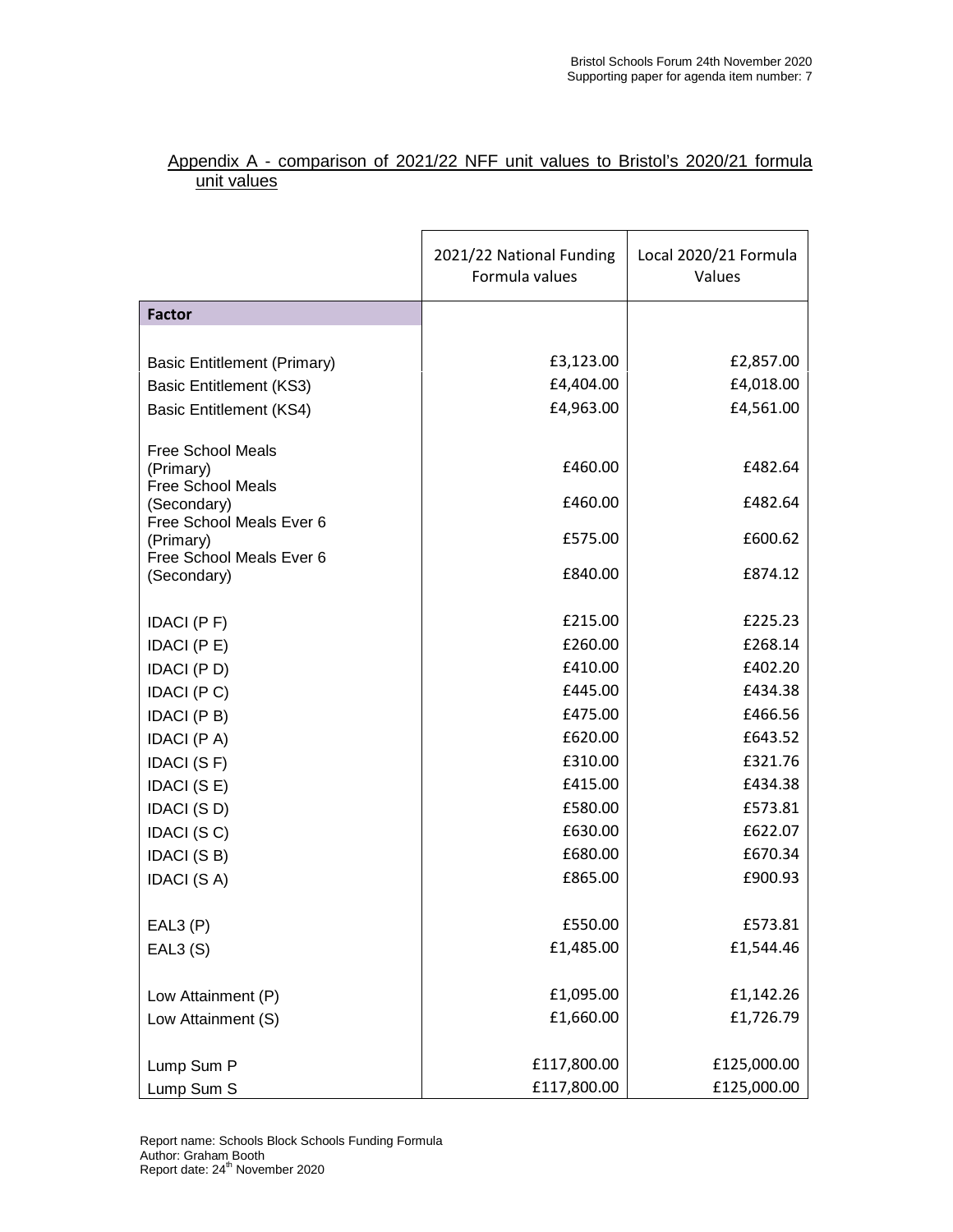### **Appendix B – IDACI methodology**

Socio-economic deprivation – Area-level deprivation data: Income Deprivation Affecting Children Index (IDACI)

The IDACI element of the deprivation factor is based on the IDACI dataset for 2019, which is published by the Ministry for Housing, Communities and Local Government (MHCLG). IDACI is a relative measure of socio-economic deprivation: an IDACI 'score' is calculated for a lower super output area (LSOA, an area with typically about 1,500 residents) based on the characteristics of households in that area. The IDACI score of a given area does not mean that every child living in that area has particular deprivation characteristics: it is a measure of the likelihood that a child is in a household experiencing relative socio-economic deprivation. LSOAs are ranked by score, from the most deprived LSOA, with the highest score, to the least deprived LSOA.

For school funding purposes, the NFF uses IDACI ranks to group LSOAs into seven bands of decreasing deprivation; The six bands that attract funding are shown in the table below. In the past the ESFA has defined IDACI bands on the basis of scores. The 2021/22 NFF uses ranks instead of scores to define bands. For example, Band A comprises the most deprived 2.5% of LSOAs.

The ESFA matches IDACI data to pupils' home postcode data recorded in the October 2019 school census in order to find their LSOA, and hence the IDACI band for each pupil in a school. It is not possible to do this for schools that opened after the date of the October 2019 school census, so the ESFA uses the 2015 IDACI data in the 2020/21 APT. The amount of IDACI funding received by a school depends on the IDACI band of each pupil.

| Factor                                          | Ranks               | <b>Band</b>  | Primary<br>funding | Secondary<br>funding |
|-------------------------------------------------|---------------------|--------------|--------------------|----------------------|
| Pupils in the most deprived<br>2.5% of LSOAs    | 1 to 821            | A            | £620               | £865                 |
| Pupils in next<br>the<br>most<br>deprived LSOAs | 822<br>to<br>2463   | B            | £475               | £680                 |
| Pupils in next<br>the<br>most<br>deprived LSOAs | 2464<br>to<br>4105  | $\mathsf{C}$ | £445               | £630                 |
| Pupils in next<br>the<br>most<br>deprived LSOAs | 4106<br>to<br>5747  | D            | £410               | £580                 |
| Pupils in next<br>the<br>most<br>deprived LSOAs | 5748<br>to<br>9032  | E            | £260               | £415                 |
| Pupils in next<br>the<br>most<br>deprived LSOAs | 9033<br>to<br>12316 | F            | £215               | £310                 |

## **Appendix C – Consultation results (separate Excel document)**

**Appendix D – IDACI comparison (separate Excel document)**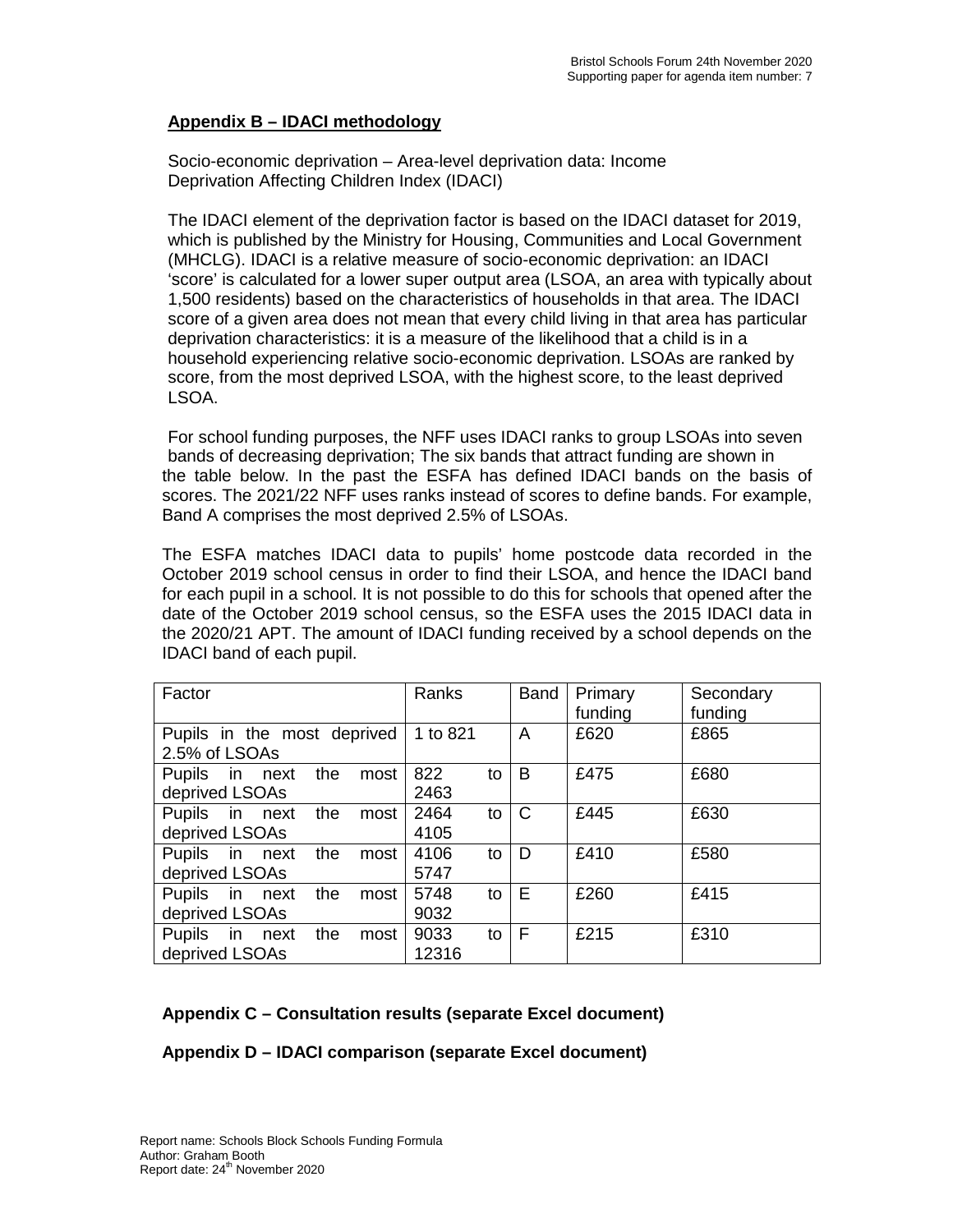## **Appendix E – Falling Rolls bid criteria (dormant document, from September 2016)**

#### **Falling Rolls Fund Bid Criteria**

As outlined in the EFA document "2014-15 Revenue Funding Arrangements", Local Authorities may topslice the DSG in order to create a small fund to support good schools with falling rolls where local planning data show that the surplus places will be needed in the near future.

In Bristol, a small fund is available for those secondary schools & secondary academies to **bid for funding** if they meet **all** of the following criteria:

- 1) The school was deemed good or outstanding at their last Ofsted inspection (an EFA stipulation).
- 2) The School has a falling roll in this financial year or the school had a falling number on roll in the last financial year**.**
- 3) School is deemed to be significantly below PAN, (15%), when looking at total pupil numbers.
- 4) Where local planning data suggests vacant spaces will be needed within the next 3 years.
- 5) The School needs to show how it cannot support its number of pupils with the funding allocation. The School will be expected to cover the temporary funding shortfall from existing carry forward balances prior to application to the falling rolls fund.

If after review the bid meets these criteria, the allocation would be based on the following formula.

#### **Formula Calculation**

The formula would look at the actual census and compare it to the PAN of the school, funding an average of the difference between 85% of the PAN and the actual census across all the year groups.

| ampi. |
|-------|
|-------|

| <b>Year Group</b>                 | Year | Year | Year | Year | Year | <b>Total</b> |
|-----------------------------------|------|------|------|------|------|--------------|
|                                   |      | 8    | 9    | 10   | 11   |              |
| Actual Census: October 2014       | 122  | 134  | 147  | 133  | 151  | 687          |
| <b>School PAN</b>                 | 216  | 216  | 216  | 216  | 216  | 1080         |
| 85% of the PAN                    | 184  | 184  | 184  | 184  | 184  | 920          |
| Difference between 85% of PAN and | 65   | 50   | 37   | 51   | 33   | 233          |
| actual census                     |      |      |      |      |      |              |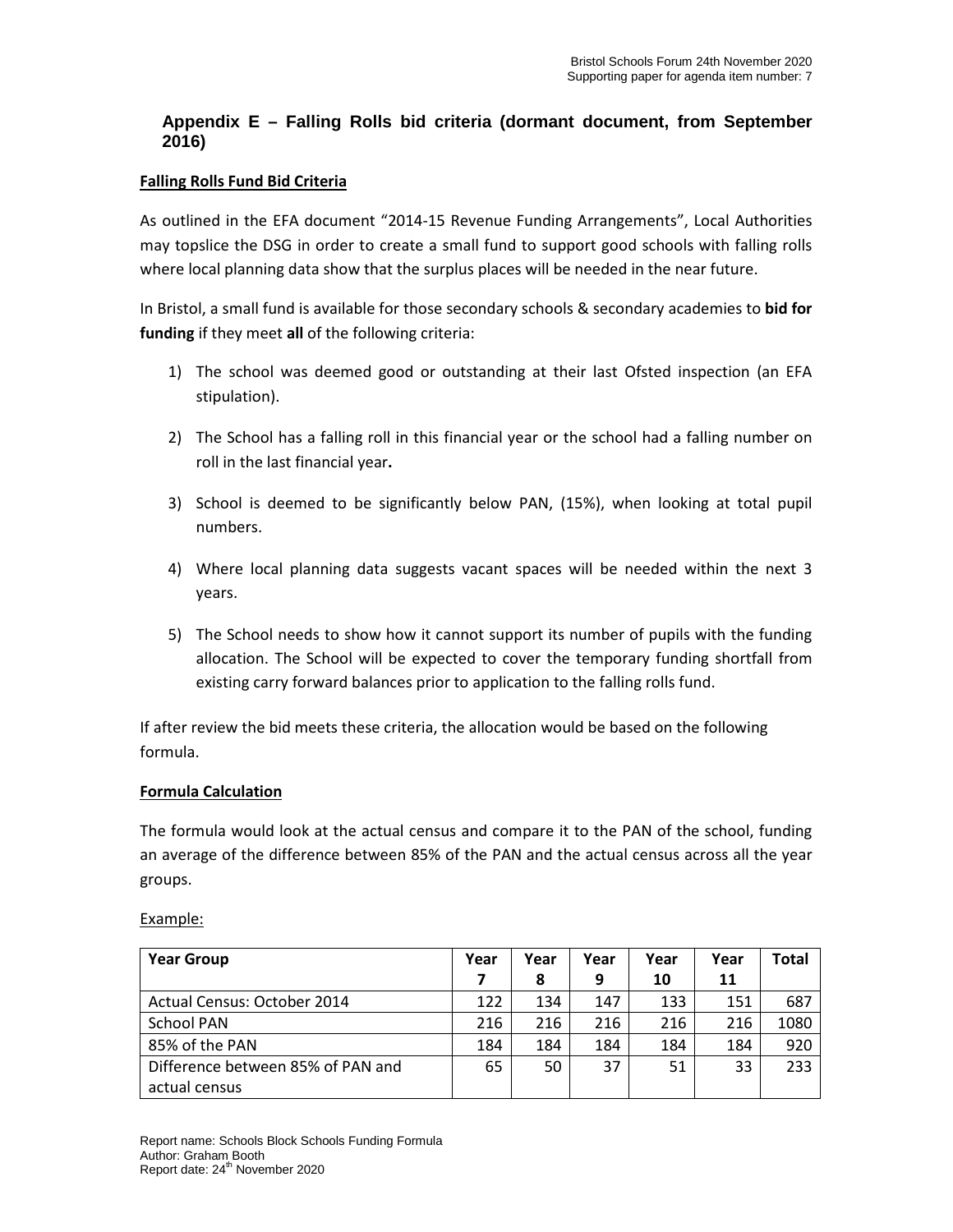The total difference between 85% of PAN and actual census of 233 pupils is divided by 5 year groups to get an average of 46.6 pupils under PAN (233/5).

The 46.6 pupils are multiplied by the KS3 basic entitlement rate  $\text{\pounds}4,103$  (currently for 15/16) = **£191,200.**

**Notes**

- 1) Falling rolls bids are capped at a maximum of £200,000 per establishment per annum.
- 2) The deadline for applications to the falling rolls fund is **1st December** each year.
- 3) Unspent falling rolls funding will be used to support the overall DSG fund as directed by the Service Director of Education and Skills in consultation with the Head of Finance (People).

## **Appendix F – Current and projected Growth commitments**

| <b>Type of Growth</b> | <b>Sector</b> | <b>School</b>           | <b>Additional Forms of Entry</b> |                |                |          |                |
|-----------------------|---------------|-------------------------|----------------------------------|----------------|----------------|----------|----------------|
|                       |               |                         | <b>Sep-20</b>                    | <b>Sep-21</b>  | Sep-22         | Sep-23   | <b>Sep-24</b>  |
| Growth Fund           | Primary       | <b>Ashton Gate</b>      | 1                                | 1              | $\mathbf 0$    | 0        | 0              |
| Growth Fund           | Primary       | <b>Cotham Gardens</b>   | 1                                | 1              | 0              | 0        | 0              |
| Growth Fund           | Primary       | St Werburgh             | 1                                | 0              | 0              | $\Omega$ | 0              |
| Growth Fund           | Primary       | Southville              | 1                                | 0              | 0              | 0        | 0              |
| Growth Fund           | Primary       | Whitehall               | 1                                | 1              | $\Omega$       | $\Omega$ | $\Omega$       |
| Growth Fund           | Primary       | St Bernard's            | 1                                | 0              | 0              | 0        | 0              |
| Growing school APT    | Primary       | Redfield                | 1                                | 0              | 0              | 0        | 0              |
| Growing school APT    | Primary       | Marksbury               | 1                                | 1              | 0              | 0        | 0              |
| Growing school APT    | Primary       | Fairlawn                | 1                                | $\mathbf{1}$   | 0              | 0        | 0              |
| Growth Fund           | Secondary     | Orchard                 |                                  | 0              | 0              | 0        | 0              |
| Growth Fund           | Secondary     | <b>Bristol Free Sch</b> | 1                                | 0              | 0              | 0        | 0              |
| Growth Fund           | Secondary     | Cathedral               | 1                                | 1              | 0              | 0        | 0              |
| Growth Fund           | Secondary     | City Academy            | 1                                | $\overline{2}$ | 2              | 2        | $\overline{2}$ |
| Growth Fund           | Secondary     | Fairfield               | 1                                | $\mathbf{1}$   | $\Omega$       | 0        | 0              |
| Growth Fund           | Secondary     | <b>Redland Green</b>    | 2                                | 0              | 0              | 0        | 0              |
| Growth Fund           | Secondary     | <b>Bristol Brunel</b>   | 2                                | 3              | 2              | 2        | $\mathbf{1}$   |
| Growth Fund           | Secondary     | <b>Bristol Met</b>      | 2                                | 2              | 2              | 1        | 0              |
| Growth Fund           | Secondary     | <b>Colston Girls</b>    | 2                                | $\overline{2}$ | $\overline{2}$ | 1        | 0              |